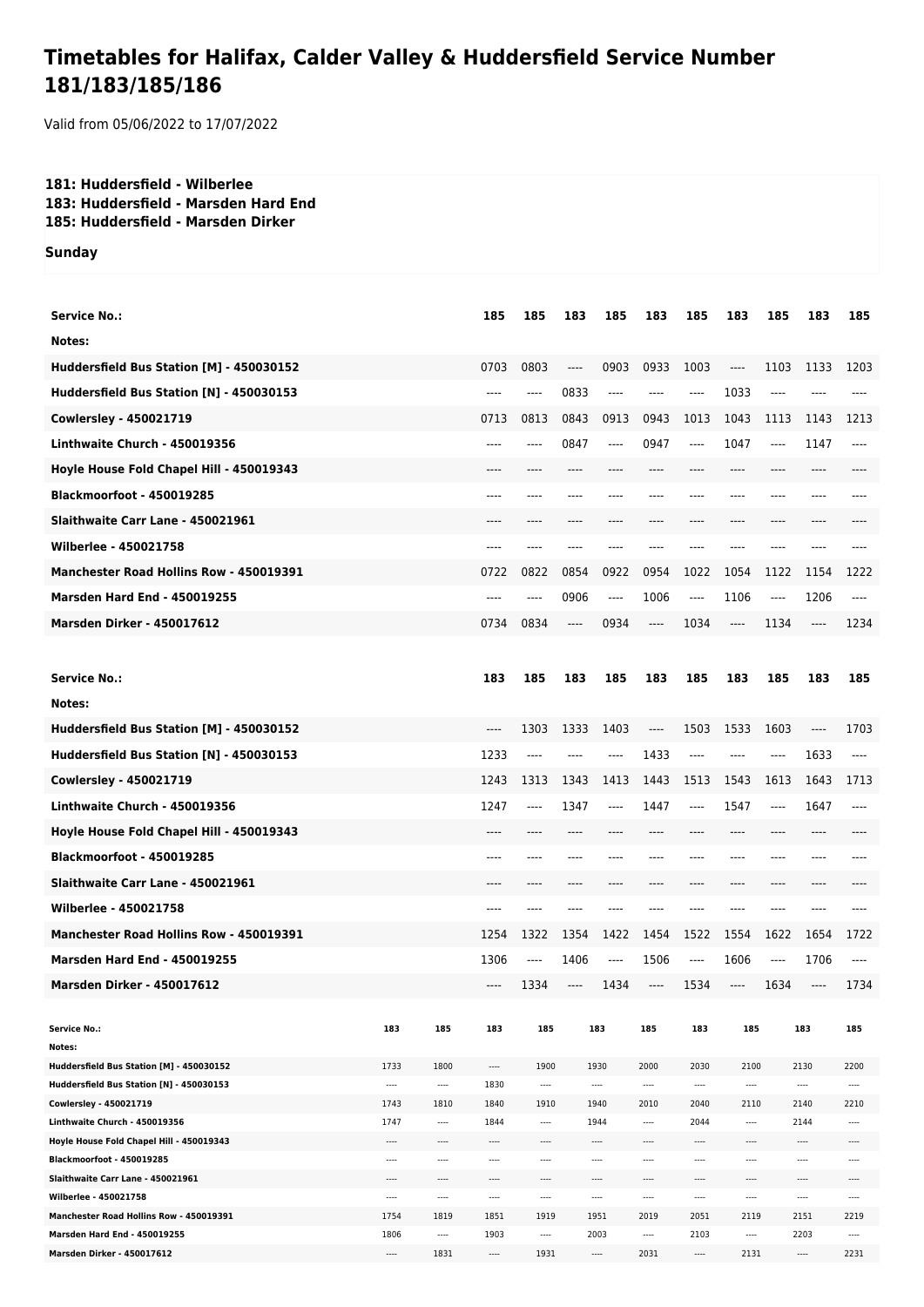| <b>Service No.:</b>                      | 183   | 185  |
|------------------------------------------|-------|------|
| Notes:                                   |       |      |
| Huddersfield Bus Station [M] - 450030152 | 2245  | 2300 |
| Huddersfield Bus Station [N] - 450030153 | $---$ | ---- |
| Cowlersley - 450021719                   | 2255  | 2310 |
| Linthwaite Church - 450019356            | 2259  | ---- |
| Hoyle House Fold Chapel Hill - 450019343 | $---$ | ---- |
| Blackmoorfoot - 450019285                | ----  | ---- |
| Slaithwaite Carr Lane - 450021961        | $---$ | ---- |
| Wilberlee - 450021758                    | $---$ | ---- |
| Manchester Road Hollins Row - 450019391  | 2306  | 2319 |
| <b>Marsden Hard End - 450019255</b>      | 2318  | ---- |
| <b>Marsden Dirker - 450017612</b>        | $---$ | 2331 |

## **181: Wilberlee - Huddersfield 183: Marsden Hard End - Huddersfield 185: Marsden Dirker - Huddersfield 186: Huddersfield - Marsden Dirker**

## **Sunday**

| <b>Service No.:</b>                            | 185   | 185  | 183   | 185  | 183  | 185      | 183   | 185  | 183   | 185   |
|------------------------------------------------|-------|------|-------|------|------|----------|-------|------|-------|-------|
| Notes:                                         |       |      |       |      |      |          |       |      |       |       |
| <b>Marsden Dirker - 450019264</b>              | 0735  | 0835 | $---$ | 0940 | ---- | 1040     | $---$ | 1140 | $---$ | 1240  |
| <b>Marsden Hard End - 450019255</b>            |       | ---- | 0907  | ---- | 1007 | $\cdots$ | 1107  | ---- | 1207  | ----  |
| Wilberlee - 450021758                          |       |      |       |      |      |          |       |      |       |       |
| Blackmoorfoot - 450019285                      | $---$ |      |       |      |      | ----     | $---$ | ---- | ----  |       |
| <b>Manchester Road Hollins Row - 450019392</b> | 0744  | 0844 | 0916  | 0949 | 1016 | 1049     | 1116  | 1149 | 1216  | 1249  |
| Linthwaite Church - 450019357                  | ----  | ---- | 0923  | ---- | 1023 | $\cdots$ | 1123  | ---- | 1223  | $---$ |
| <b>Cowlersley - 450021720</b>                  | 0752  | 0852 | 0927  | 0957 | 1027 | 1057     | 1127  | 1157 | 1227  | 1257  |
| Huddersfield Bus Station - 450030167           | 0806  | 0906 | 0941  | 1011 | 1041 | 1111     | 1141  | 1211 | 1241  | 1311  |
| Huddersfield Market Street [M2] - 450017208    |       |      |       |      |      |          |       |      |       |       |
|                                                |       |      |       |      |      |          |       |      |       |       |
| <b>Service No.:</b>                            | 183   | 185  | 183   | 185  | 183  | 185      | 183   | 185  | 183   | 185   |
| Notes:                                         |       |      |       |      |      |          |       |      |       |       |
| <b>Marsden Dirker - 450019264</b>              | $---$ | 1340 | $---$ | 1440 | ---- | 1540     | ----  | 1640 | ----  | 1740  |
| <b>Marsden Hard End - 450019255</b>            | 1307  | ---- | 1407  | ---- | 1507 | $---$    | 1607  | ---- | 1707  | ----  |
| Wilberlee - 450021758                          | ----  |      |       |      |      |          | ----  |      | ----  |       |
| Blackmoorfoot - 450019285                      |       |      |       |      |      |          |       |      |       |       |
|                                                | $---$ |      |       |      |      |          |       |      |       |       |
| <b>Manchester Road Hollins Row - 450019392</b> | 1316  | 1349 | 1416  | 1449 | 1516 | 1549     | 1616  | 1649 | 1716  | 1749  |
| Linthwaite Church - 450019357                  | 1323  | ---- | 1423  | ---- | 1523 | $---$    | 1623  | ---- | 1723  | ----  |
| <b>Cowlersley - 450021720</b>                  | 1327  | 1357 | 1427  | 1457 | 1527 | 1557     | 1627  | 1657 | 1727  | 1757  |
| Huddersfield Bus Station - 450030167           | 1341  | 1411 | 1441  | 1511 | 1541 | 1611     | 1641  | 1711 | 1741  | 1811  |